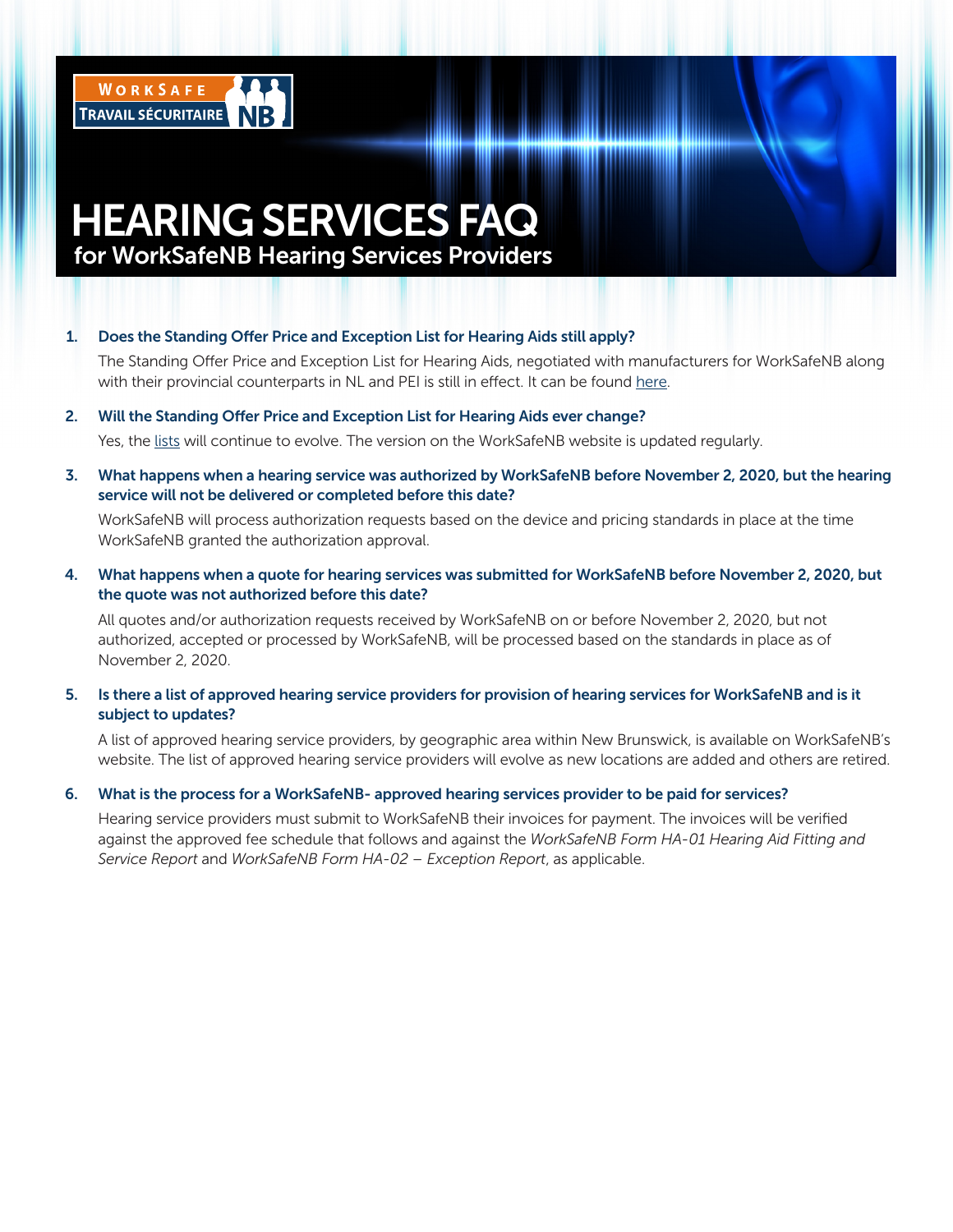#### 7. What is the approved fee schedule for hearing services?

APPROVED FEE SCHEDULE

Respondents should note that all fees below are inclusive of any applicable taxes

| 1. Full Diagnostic Audiometric Report (if pre-authorized by WorkSafeNB)                                                                                                                 | \$100                                                 |
|-----------------------------------------------------------------------------------------------------------------------------------------------------------------------------------------|-------------------------------------------------------|
| 2. Fitting and Maintenance Fee (per hearing aid device)<br>• first 24 months for initial and new aid                                                                                    | \$450                                                 |
| 3. Support and Maintenance Fee (per hearing aid device)<br>annually, following first 24 months                                                                                          | <b>\$90</b>                                           |
| Batteries (maximum annual supply of 60 batteries per hearing aid device, excepting hearing aid<br>4.<br>devices requiring size 10 batteries, which are allowed an annual supply of 100) | \$1 per battery                                       |
| 5. Manufacturer Repairs Fee, per service, outside of warranty period<br>Warranty $=$ two years for new hearing aids<br>Warranty = one year for manufacturer repair                      | Manufacturer's<br>invoice plus \$70,<br>plus shipping |
| 6. Hearing re-evaluation<br>only after first year anniversary of new hearing aid(s)                                                                                                     | \$60                                                  |
| 7. Copy of injured worker's file requested by WorkSafeNB and provided by the respondent within<br>five business days of WorkSafeNB's request.                                           | \$50                                                  |

## 8. How will an injured worker access hearing services?

 Once their hearing loss claim is approved, WorkSafeNB will notify the injured worker of the list of WorkSafeNBapproved hearing service providers in the injured worker's geographical location, entitlement, and the terms and conditions of the contract between WorkSafeNB and the approved service provider.

 WorkSafeNB issues a claim number to cover the cost of the hearing aid device to a hearing service provider, based on the Standing Offer Price and Exception List for hearing aids, as determined appropriate by WorkSafeNB. Approved hearing service providers will be issued an individual service provider payee number upon contract agreement.

# 9. How is the selection and ordering of hearing aids determined?

 The selection of the hearing aid device from the Standing Offer List and Exceptions List for Hearing Aids should, as guideline, have stable reserve gain of approximately 10 dB at the time of first fitting. The Standing Offer Price and Exceptions List for Hearing Aids is available online.

 If an injured worker's medical need requires a hearing aid device not on the Standing Offer Price List for Hearing Aids, WorkSafeNB will review the request on a case-by-case basis. Hearing service providers must complete and remit to *WorkSafeNB Form HA-02 – Exception Report* for review and approval in these circumstances. If the injured worker chooses a more expensive alternative hearing aid device than what WorkSafeNB's audiologist consultant has determined is sufficient to meet the medical need, the hearing service provider must invoice the injured worker directly for the difference.

# 10. What does the \$450 fitting fee include?

 The fitting maintenance fee is a bundled fee that is expected to cover two years of service and maintenance, per hearing device, from the hearing service provider selected by the injured worker. Therefore, WorkSafeNB does not compensate hearing services providers for each client visit.

 Hearing service providers must provide all the services outlined below when fitting (a) hearing aid device(s) and will be paid for the fitting fee as outlined in the fee schedule shown in #7.



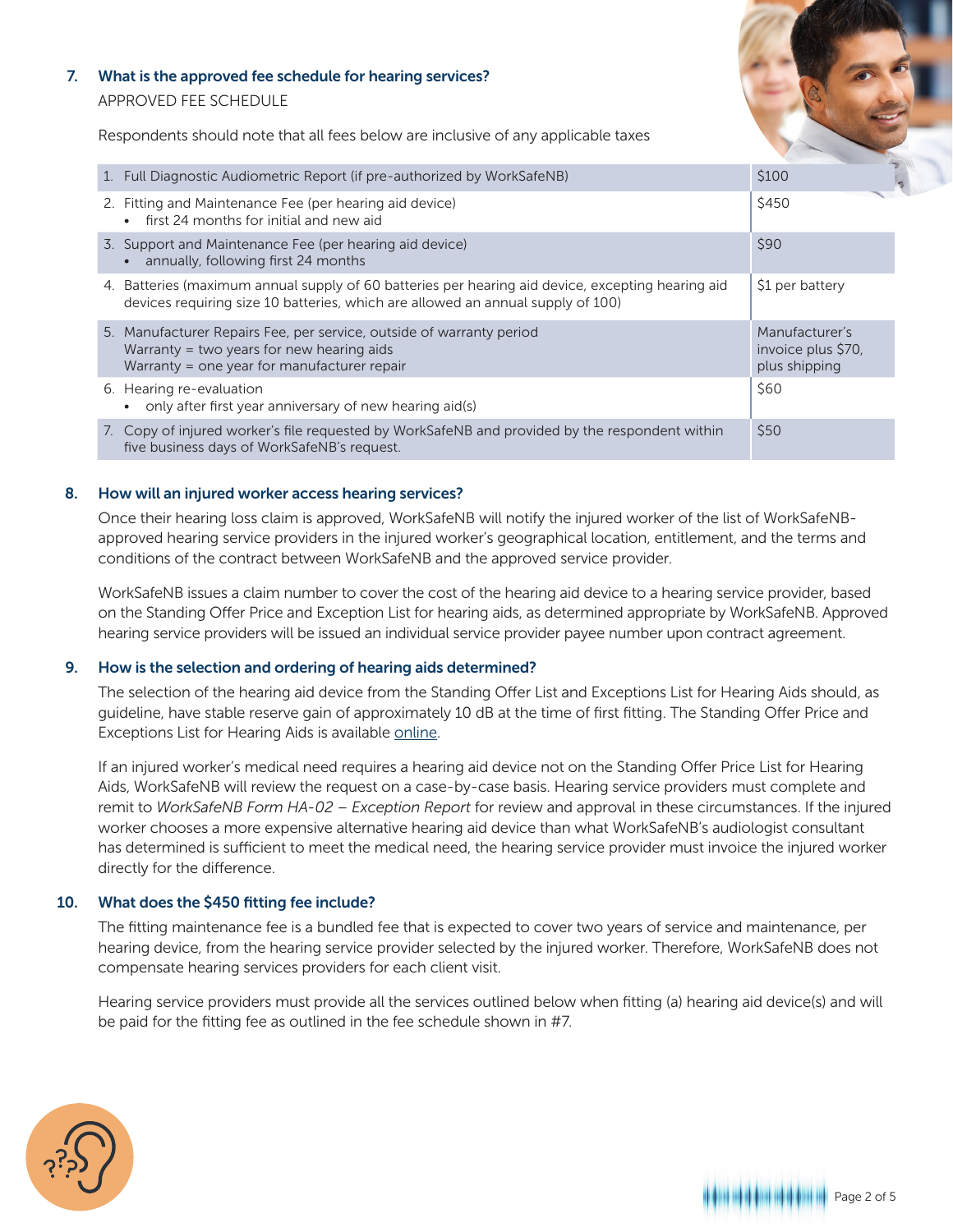The Fitting-Maintenance Fee and Support and Maintenance Fee will cover the following maintenance services:

- a. Minimum of two cleanings every year for five-year period.
- b. Assessment of problems. This may also include assessment related to manufacturer repairs.
- c. Minor in-house repairs, which include, but are not limited to adjustments, reprogramming, removal of wax, cleaning, repair/replacement of battery doors, ear hooks, tubing, and wax guards. Minor repairs are expected to be minimized by appropriate training and education of the injured worker during the fitting process. Hearing aid devices with repeated repairs will be monitored and audited against the manufacturer's serial number. The hearing services provider must identify on any invoice and the *WorkSafeNB Form HA-01 – Hearing Aid Fitting and Service Report* what service was provided and the serial number of the applicable hearing aid device.
- d. Counselling.

 Fitting-Maintenance Fee includes real ear measurements, ear molds, ear impressions, ear mold blowers, Dri-Aid Kits and other consumables.

## 11. What is the ear mold/hearing device remake fee?

 If an injured worker requires a new ear mold because it no longer fits after the two-year hearing device warranty expires, WorkSafeNB will remit only once over a subsequent one-year time period an inclusive flat fee payment of \$90 per device to the hearing service provider. The hearing service provider must complete and submit *WorkSafeNB Form HA-01 – Hearing Aid Fitting and Service Report*.

#### 12. What is the manufacturer repair fee?

 Manufacturer repairs are applicable after the hearing aid device warranty period of two years has expired and an injured worker's hearing aid device must be sent to the manufacturer because it has died, has internal feedback, is noisy or hissing, requires a circuit or shell change, or does not meet the manufacturer's electroacoustic specifications.

## 13. Are hearing aid batteries supplied to injured workers by hearing services providers annually?

 Hearing services providers will provide an annual supply of batteries. The quantity of batteries supplied, 100 annually per device for size 10 batteries and 60 annually per device for all other battery sizes, must be clearly indicated on the invoice, and the maximum price WorkSafeNB will pay is \$1 per battery. Suppliers will be responsible for managing inventory of batteries and tracking batteries dispensed to WorkSafeNB clients.

 Suppliers may invoice WorkSafeNB annually for the maximum amount of batteries per client served. WorkSafeNB does not pay for battery supplies that exceed the annual maximum quantity.

 The hearing services provider must complete and submit *WorkSafeNB Form HA-01-Hearing Aid Fitting and Service Report* when supplying batteries.

#### 14. What is an initial hearing test?

 A hearing test is part of the worker's application for workers' compensation benefits. It is required to determine entitlement to compensable occupational noise-induced hearing loss resulting from hazardous noise levels in and out of the workplace, or within a certain specified time from the end of exposure to hazardous noise levels in and out of the workplace. The initial hearing test must be performed by a qualified supplier.

#### 15. What is a full diagnostic hearing assessment and in what circumstances will WorkSafeNB pay for one?

 A full diagnostic hearing assessment is not part of the bundled fitting maintenance fee. It may, therefore, be separately invoiced at \$100 per worker. WorkSafeNB pays for the initial full diagnostic hearing assessments to determine the injured worker's hearing loss only when requested by WorkSafeNB. Additional assessments are only considered when pure-tone evaluations indicate a significant change in the injured worker's hearing loss. A significant change in hearing is defined as a minimum of 20 dB HL in three or more of the octave frequencies between 500 Hz and 4000 Hz.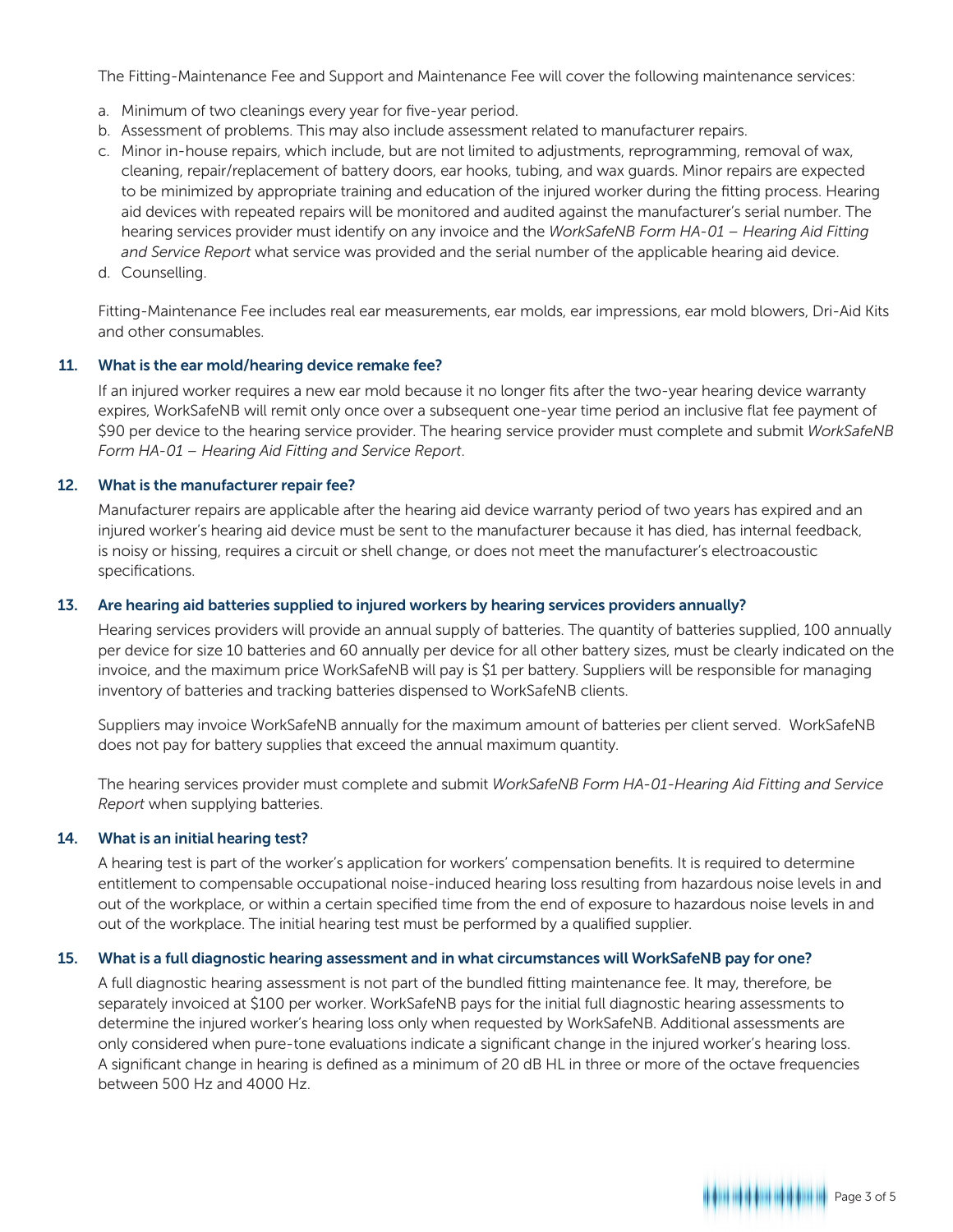A full diagnostic hearing assessment must include:

- A clinical history of hearing problems.
- Otoscopic evaluation and report.
- Pure-tone air conduction testing to include the following frequencies where appropriate: 250,500, 1,000, 2,000, 3,000, 4,000, 6,000, and 8,000Hz. Inter-octave frequencies where the difference between adjacent octave frequencies is 20 dB or greater.



- Unmasked bone conduction thresholds when abnormal air conduction thresholds exist at any frequency from 250 Hz to 4,000 Hz.
- Appropriate masking must be used for both air and bone conduction testing, when necessary.
- Speech audiometry, including speech reception threshold testing, determination of uncomfortable levels, most comfortable levels and speech discrimination testing level.
- Assessment of the function of the middle ear system or impedance audiometry, including acoustic reflexes.
- Any other tests required for assessing hearing aid candidacy.
- Detailed written assessment report.
- Legible completion of full diagnostic hearing assessment report to be signed and dated by individual performing the test.

 The hearing services provider must complete and send to *WorkSafeNB Form HA-01 – Hearing Aid Fitting and Service Report*.

# 16. What is a hearing re-evaluation, and when are they paid for by WorkSafeNB?

 A hearing re-evaluation may be performed if the injured worker complains of hearing difficulty and the hearing device has been evaluated to determine that it is programmed appropriately and functioning properly. WorkSafeNB will pay a flat fee of \$60 for a hearing re-evaluation.

WorkSafeNB defines the hearing re-evaluation test to include, at minimum:

- Otoscopic evaluation
- Pure-tone air conduction testing and masking, when indicated, to include the following frequencies: 250, 500, 1,000, 2,000, 3,000, 4,000, 6,000, and 8,000 Hz
- Speech audiometry, including speech reception threshold testing and speech discrimination testing level
- Functional assessment of the middle ear system or impedance audiometry
- A detailed written report is included in the audiological assessment fee
- Legible completion and submission of hearing re-evaluation report to be signed and dated by individual performing the test.

 The hearing services provider must complete and send to *WorkSafeNB Form HA-01 – Hearing Aid Fitting and Service Report*.

# 17. When will WorkSafeNB pay approved hearing service providers for a copy of an injured worker's file?

 WorkSafeNB expects hearing services providers to maintain detailed, legible assessment and service records related to hearing and hearing aid devices of injured workers. Upon request, the hearing services provider is expected to supply WorkSafeNB with a full copy of the injured worker's file within five working days to be eligible to invoice WorkSafeNB \$50 for this service.

 A support clerk with WorkSafeNB's Intake and Adjudication Department must make the request for a copy of the injured worker's file. The support clerk will provide a claim number to the hearing services provider at the time of the request.

 The hearing services provider must complete and send to *WorkSafeNB Form HA-01 – Hearing Aid Fitting and Service Report* before their invoice will be paid.